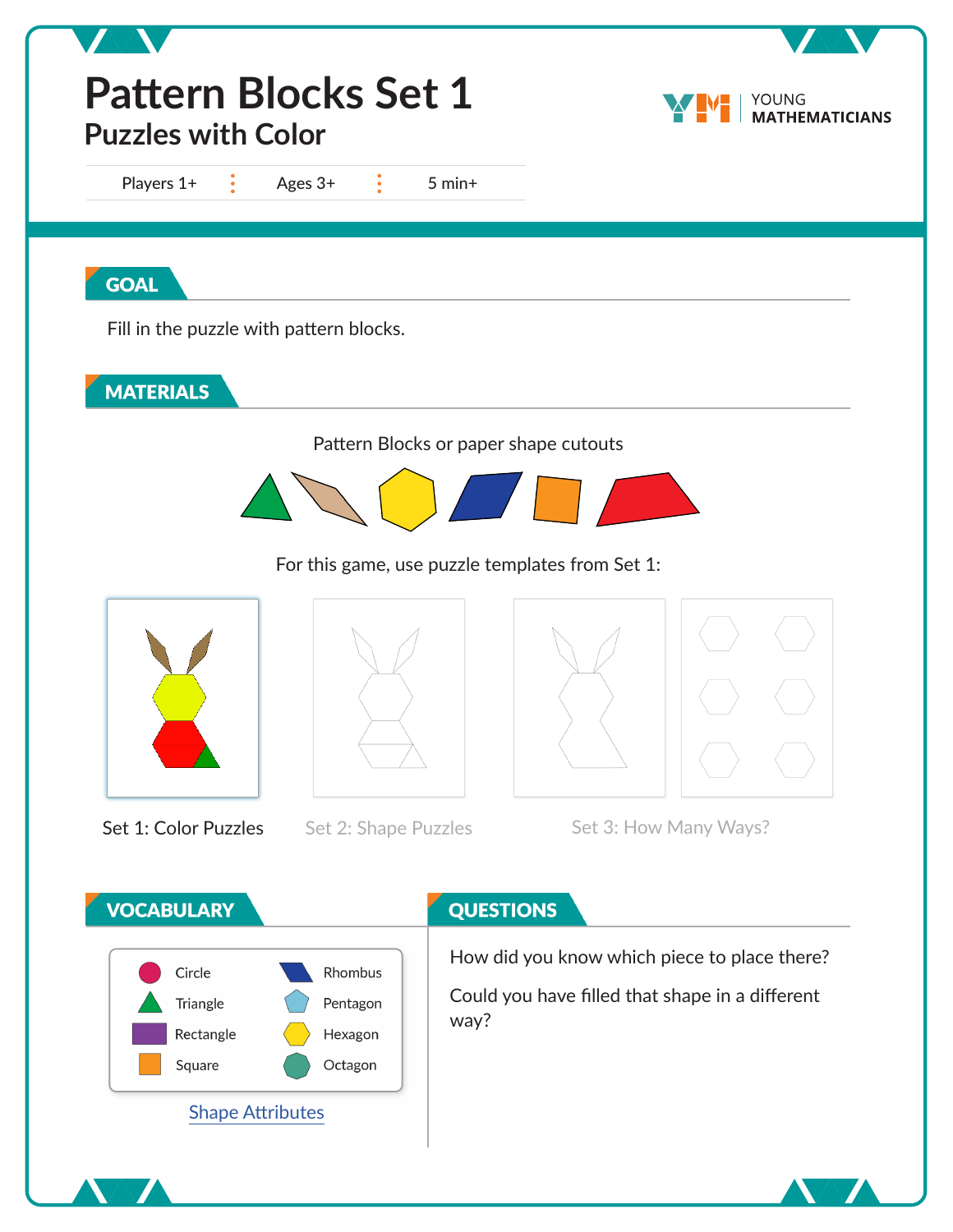## **HOW TO PLAY**

- 1. Each child chooses a puzzle template.
- 2. Make sure the children have enough pattern blocks to cover their puzzle(s).
- 3. Have children place pattern blocks on top of each shape of the puzzle until the puzzle is completely assembled.



## **TIPS FOR PLAYING**

- Give children time to build their own designs with the pattern blocks as well as use the templates.
- Place the pattern blocks in a large open container, such as the top of a box, to help keep them on the table instead of on the floor.
- When children first begin, they may not place the blocks into the outlines precisely. As they gain experience, they may become more precise in placing their pattern blocks within the lines.

## **WHAT CHILDREN ARE LEARNING**

• Observing children as they play with pattern block puzzles is a great way to see their spatial reasoning skills develop. Spatial reasoning is our ability to think about objects and shapes and to move them around into new and different positions.